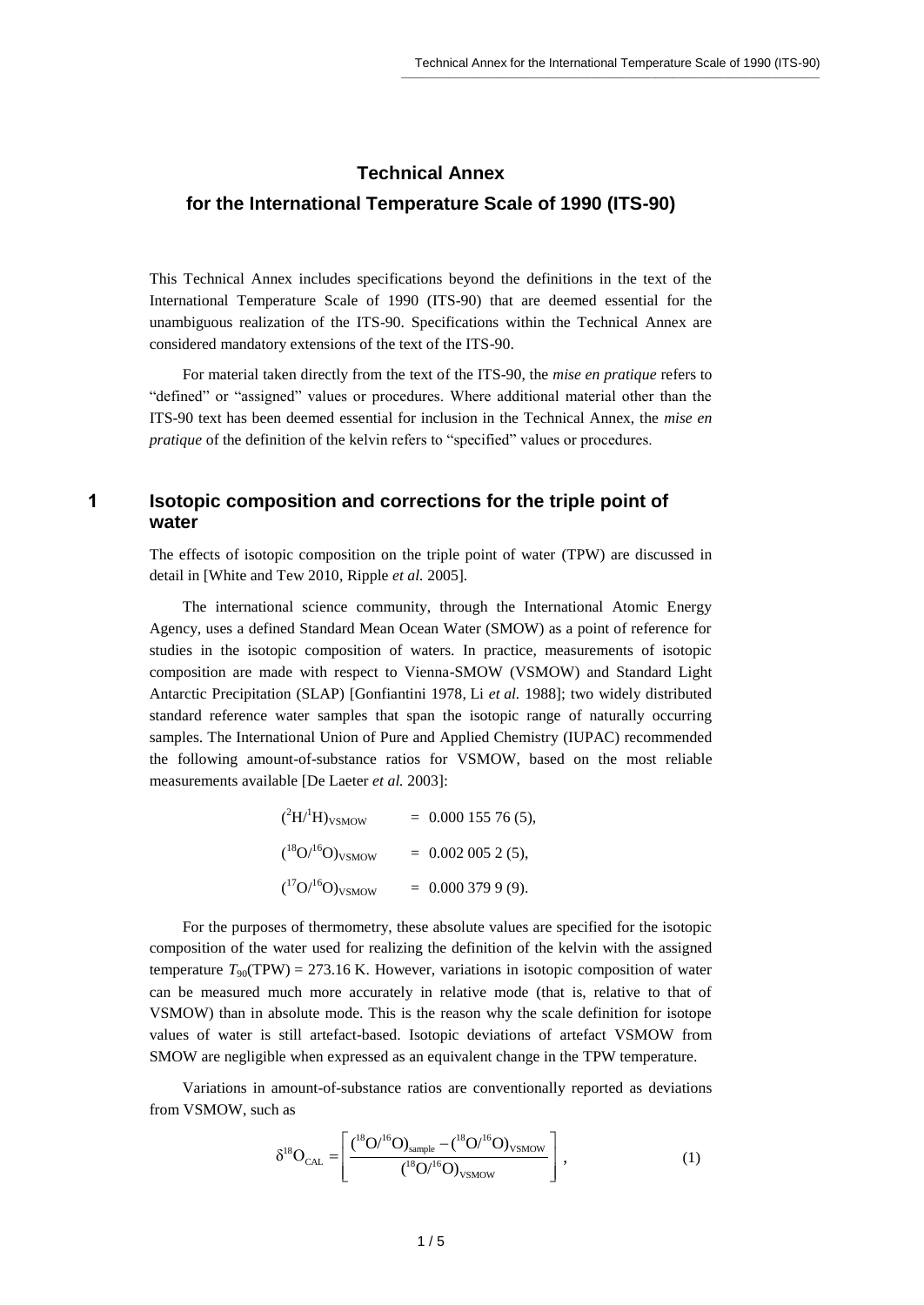and similarly for  $\delta D$  (where symbol D designates  ${}^{2}H$ , and symbol H will subsequently designate <sup>1</sup>H) and  $\delta^{17}O$ . The subscript CAL emphasizes that the  $\delta$ -value has been determined with respect to VSMOW. Usually the results are in the parts-per-thousand range, so are expressed in permil (per thousand, ‰).

Besides VSMOW, to further improve the inter-laboratory reproducibility of the water isotopic composition measurements, SLAP is also used to define the scale. The -values of SLAP have been defined based on consensus between expert laboratories taking part in a large international intercomparison [Gonfiantini, 1984]. They are  $\delta D$  $=$  -428 ‰ and  $\delta^{18}O = -55.5$  ‰ with respect to VSMOW. These consensus values are used in the definition of the so-called normalized VSMOW-SLAP scale:

$$
\delta^{18}O(\text{sample})_{\text{NORM}} = \left[\delta^{18}O(\text{sample})_{\text{CAL}} \frac{(-0.0555)}{\delta^{18}O(\text{SLAP})_{\text{CAL}}}\right],\tag{2}
$$

and similarly for  $\delta D$ , with the value -0.428 in the nominator. All isotope laboratories usually report their isotope  $\delta$ -values for water in this normalized way.

For all naturally occurring surface waters, the isotopic composition is sufficiently close to that of VSMOW, and the correlation between the  $^{18}$ O and the  $^{17}$ O contents is so strong [Meijer and Li 1998] that the effect of the isotopes on the TPW temperature can be specified by a linear function of only the  $\delta$ D and  $\delta^{18}$ O values:

$$
T_{\text{meas}} = T_{90}(\text{TPW}) + A(\text{D}) \cdot \delta \text{D} + A(\text{O}) \cdot \delta^{18} \text{O} , \qquad (3)
$$

where the last term on the right accounts for both the  $^{18}$ O and the  $^{17}$ O effects, but requires only the knowledge of the  $\delta^{18}O$  value. The most precise set of isotopic depression constants presently available, and those specified for use with the ITS-90, are by Faghihi *et al.* (2015a and 2015b). These values are:  $A(D) = 673 \mu K$  and  $A(O) = 630 \mu K$ , with estimated standard uncertainties of  $4 \mu K$  and  $10 \mu K$ , respectively. These values have been derived using  $\delta$ -values expressed on the normalized VSMOW-SLAP scale.

The practice, introduced by some manufacturers, of adding enriched water to the initial source water to compensate for the isotope depletion taking place during the purification process is not recommended. After adding enriched water, full isotope analysis including the difficult measurement of  $\delta^{17}O$  is required, with less accurate and less reliable results. For TPW cells manufactured with addition of enriched water, the following correction equation is recommended:

$$
T_{\text{meas}} = T_{90}(\text{TPW}) + A(\text{D}) \cdot \delta \text{D} + A(\text{O}) \cdot \delta^{18} \text{O} + A(^{17}\text{O}) \left\{ \delta^{17} \text{O} - \left[ (1 + \delta^{18} \text{O})^{0.528} - 1 \right] \right\}, \quad (4)
$$

where the coefficient  $A({}^{17}O) = 60 \mu K$  given by White and Tew (2010) has an estimated standard uncertainty of 1  $\mu$ K.

It should be noted that the original references VSMOW and SLAP water are exhausted. Their successors, VSMOW2 and SLAP2 have been prepared with utmost care to resemble the originals to within the uncertainties. Only for SLAP2 the  $\delta D$  value is -427.5 ‰ instead of -428 ‰.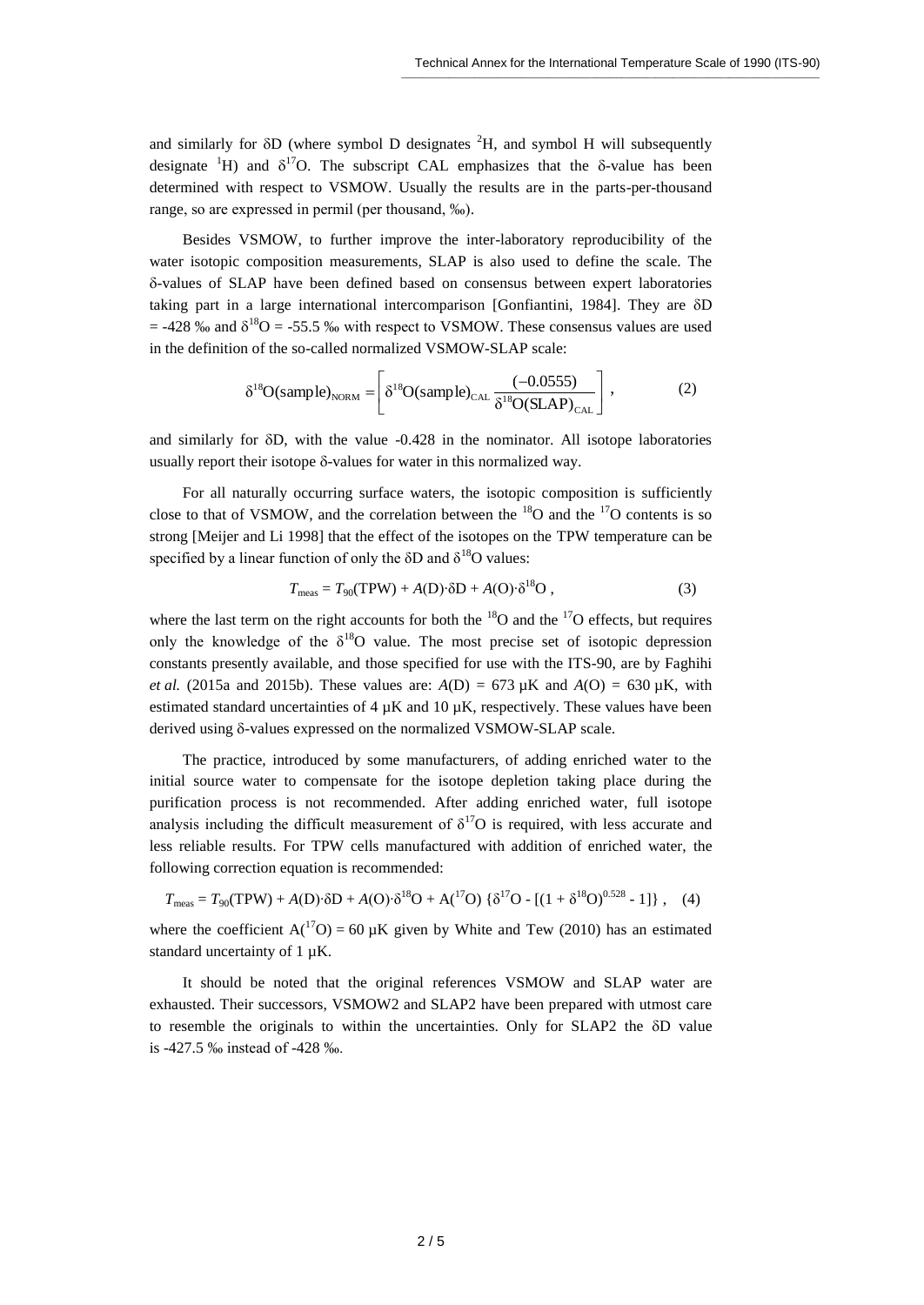# **2 Isotopic composition and corrections for the triple point of equilibrium hydrogen**

The effects of isotopic composition on the triple point of equilibrium hydrogen (e-H<sub>2</sub> TP) and uncertainties related to these effects are discussed in detail in [Steur *et al.* 2005, Fellmuth *et al.* 2005].

The isotopic composition of commercially available hydrogen varies from an amount-of-substance ratio of about 27 micromole of D per mole of H to about 150 micromole of D per mole of H. It has been established that the discrepancies previously found at the triple point are mainly due to the variable deuterium content in the hydrogen used for its realization [Pavese and Tew 2000, Pavese *et al.* 2002].

It is therefore specified that the ITS-90 temperature assigned to the triple point of equilibrium hydrogen,  $T_{90}(e\text{-}H_2 \text{TP}) = 13.8033 \text{ K}$ , is taken to refer to an amount-ofsubstance ratio of 0.000 089 02 mole of D per mole of H. This is the isotopic ratio determined for SLAP [Gonfiantini 1978].

To correct to the isotopic reference ratio, the following function is specified:

$$
T_{\text{meas}} = T_{90} (e\text{-}H_2 \text{ TP}) + k_D (x - x_0), \tag{5}
$$

where *x* denotes the amount-of-substance ratio of the sample in micromole D per mole H,  $x_0 = 89.02$  µmol/mol in the reference ratio specified above, and  $k_D$  the triple-point temperature variation as a function of the deuterium ratio (the slope). The current value for  $k_D$ , specified for the ITS-90, was determined by Fellmuth *et al.* [Fellmuth *et al.* 2005] as  $k_D = 5.42 \mu K/(µmol/mol)$  with an estimated standard uncertainty of  $0.31 \mu K/( \mu m o l / m o l).$ 

### **3 Isotopic composition for the vapour-pressure points of equilibrium hydrogen**

The effects of isotopic composition on the vapour-pressure points of equilibrium hydrogen and the uncertainties related to these effects are discussed in detail in [Steur *et al.* 2005].

Isotopic fractionation manifests itself as a difference of as much as 0.4 mK between the dew point (vanishingly small liquid fraction) and the bubble point (vanishingly small vapour fraction) [Pavese *et al.* 2002].

To reduce the effect of isotopic fractionation while maintaining coherence over the entire vapour-pressure range (i.e., including the triple point), it is therefore specified that the ITS-90 relations for the vapour pressure of equilibrium hydrogen are referenced to an amount-of-substance ratio of 0.000 089 02 mole D per mole H, i.e. the isotopic ratio determined for SLAP.

# **4 Isotopic composition and corrections for the triple point of neon**

The effects of isotopic composition on the triple point of neon (Ne TP) and uncertainties related to these effects are discussed in detail in [Pavese *et al.* 2013, Steur *et al.* 2012].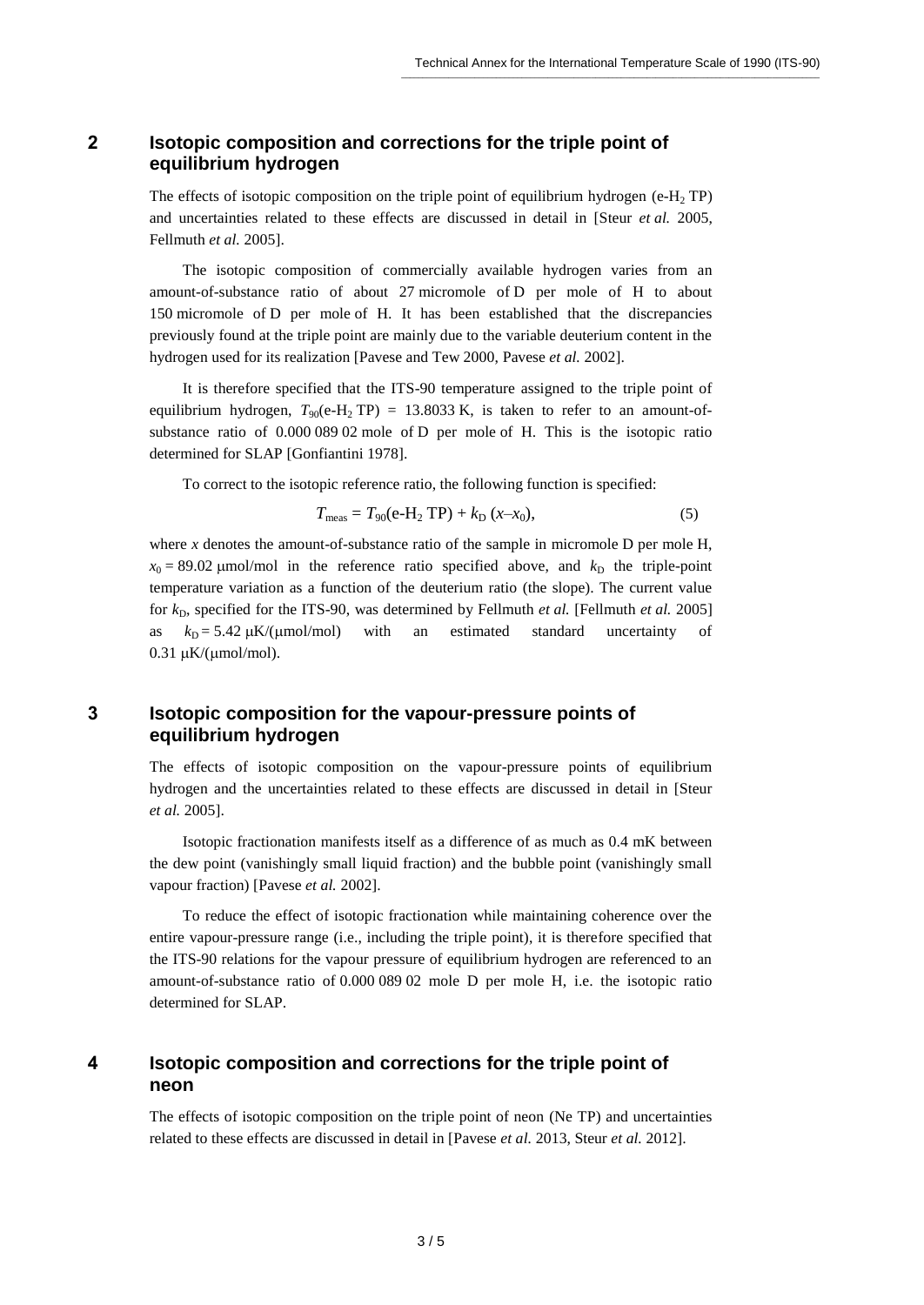The isotopic composition of commercially available neon varies from an amount-ofsubstance ratio of about 0.0915 mole of <sup>22</sup>Ne per mole of Ne to about 0.0948 mole of <sup>22</sup>Ne per mole of Ne, and about  $0.0027$  mole of <sup>21</sup>Ne per mole of Ne to about  $0.0028$  mole of  $^{21}$ Ne per mole of Ne. It has been established that the discrepancies previously found at the triple point are mainly due to the variable  $^{22}$ Ne content in the neon used for its realization [Pavese *et al.* 2008a, Pavese *et al.* 2008b].

It is therefore specified that the ITS-90 temperature assigned to the triple point of neon,  $T_{90}$ (Ne TP) = 24.6651 K, is taken to refer to amount-of-substance ratios of 0.0925 mole of <sup>22</sup>Ne per mole of Ne and 0.0027 mole of <sup>21</sup>Ne per mole of Ne. This is the IUPAC isotopic composition [Wieser and Coplen 2011].

To correct for the isotopic reference ratios, the following function is specified (pseudo-binary approach):

$$
T_{\text{meas}} = T_{90}(\text{Ne TP}) + k_0 + k_1 \left( \frac{2x}{2} + \frac{21}{x/2} \right) + k_2 \left( \frac{22}{x} + \frac{21}{x/2} \right)^2, \tag{6}
$$

where  $^{22}x$  and  $^{21}x$  denote the amount-of-substance ratios of the sample for  $^{22}$ Ne and  $^{21}$ Ne, respectively. The current values for the coefficients, specified for the ITS-90, are given by Pavese *et al.* [Pavese *et al.* 2013] as  $k_0 = -0.01382 \text{ K}$ ,  $k_1 = 0.147350 \text{ K}$ ,  $k_2 = -0.000779 \text{ K}$  $(k_1$  and  $k_2$  are rounded to six decimal figures which influences the correction by less than 1  $\mu$ K). The estimated standard uncertainty of the slope of the function amounts to 400  $\mu$ K for a quasi IUPAC isotopic composition, and to 200  $\mu$ K for a quasi-pure <sup>20</sup>Ne [Steur *et al.*] 2012]. If the neon fixed point of the ITS-90 is realized via the triple point of  $20\text{Ne}$ , an uncertainty in  $k_0$  amounting to 30  $\mu$ K has also to be considered.

> *Adopted by the CCT in 2017 Last updated: 28 June 2017*

#### **5 References**

- De Laeter J.R., Böhlke J.K., De Bièvre P., Hidaka H., Peiser H.S., Rosman K.J.R., Taylor P.D.P., 2003, *Pure Appl. Chem.*, **75**, 683-800.
- Faghihi V., Peruzzi A., Aerts-Bijma A.T., Jansen H.G., Spriensma J.J., van Geel J., Meijer H.A.J., 2015a, *Metrologia*, **52**, 819-826.
- Faghihi V., Kozicki M., Aerts-Bijma A.T., Jansen H.G., Spriensma J.J., Peruzzi A., Meijer H.A.J., 2015b, *Metrologia*, **52**, 827-834.
- Fellmuth B., Wolber L., Hermier Y., Pavese F., Steur P.P.M., Peroni I., Szmyrka-Grzebyk A., Lipinski L., Tew W.L., Nakano T., Sakurai H., Tamura O., Head D., Hill K.D., Steele A.G., 2005, *Metrologia*, **42**, 171-193.
- Gonfiantini R., 1978, *Nature*, **271**, 534-536.
- Gonfiantini R., 2010, Report on an advisory group meeting on stable isotope reference samples for geochemical and hydrochemical investigations, *IAEA Report to the Director General*.
- Li W.J., Ni B.L., Jin D.Q., Chang T.L., 1988, *Kexue Tongbao* (Chinese Science Bulletin), **33**, 1610-1613.

Meijer H.A.J., Li W., 1998, *Isot. Environ. Health Stud.*, **34**, 349